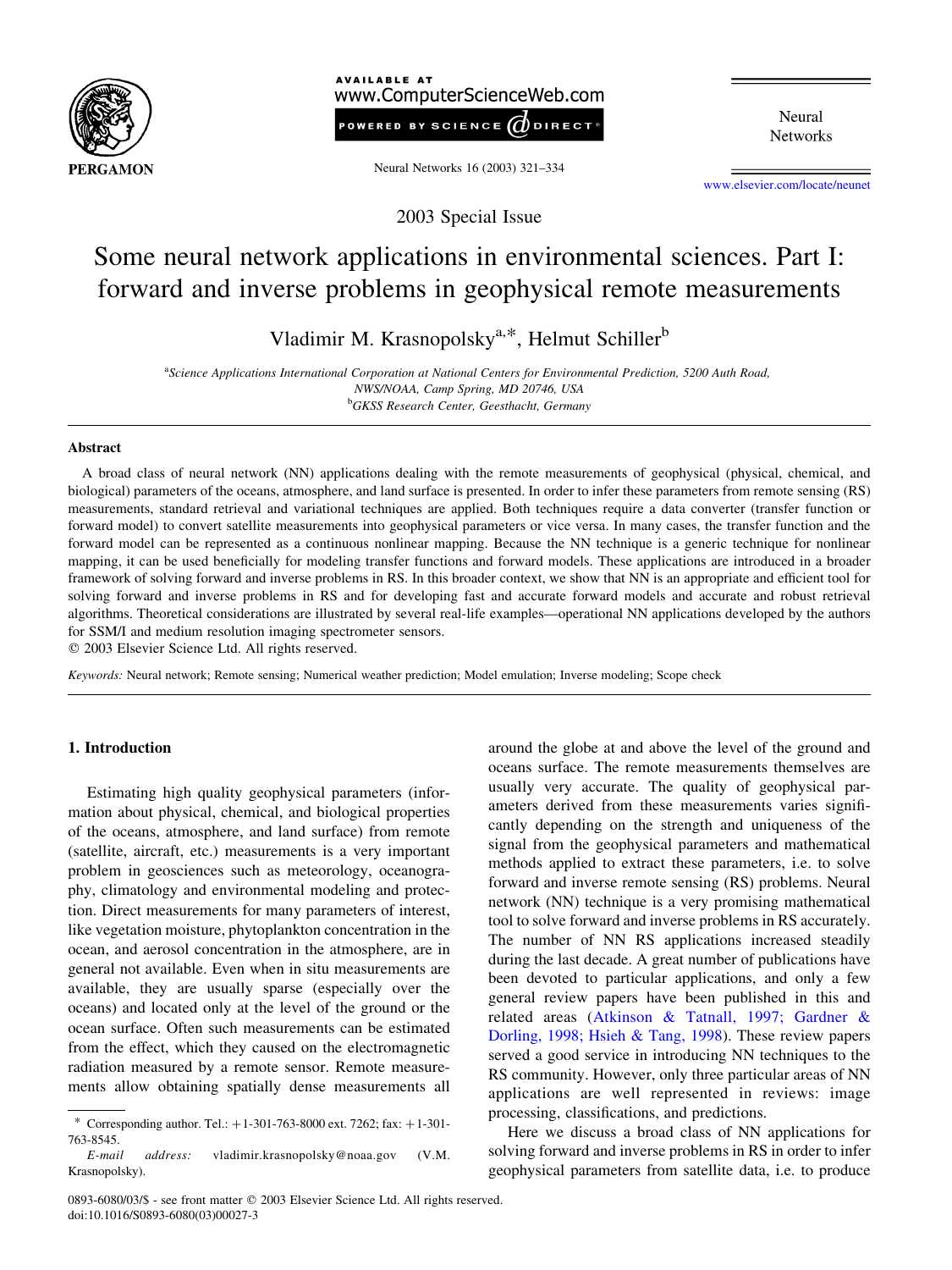<span id="page-1-0"></span>so-called satellite retrievals. Many particular applications belonging to this class have been published. The NN technique was applied for inversion of a multiple scattering model to estimate snow parameters from passive microwave measurements ([Tsang et al., 1992](#page-13-0)). [Smith \(1993\)](#page-13-0) used NNs for inversion of a simple two-stream radiative transfer model to derive the leaf area index from Moderate Resolution Imaging Spectrometer data. NNs were applied to simulate scatterometer measurements and to retrieve wind speed and direction from these measurements [\(Thiria, Mejia, Badran,](#page-13-0) [& Crepon, 1993; Cornford, Nabney, & Ramage, 2001\)](#page-13-0), to develop an inversion algorithm for radar scattering from vegetation canopies [\(Pierce, Sarabandi, & Ulaby et al.,](#page-13-0) [1994\)](#page-13-0), to estimate atmospheric humidity profiles [\(Cabrer](#page-12-0)[a-Mercader & Staelin, 1995](#page-12-0)), atmospheric temperature profiles ([Aires et al., 2002\)](#page-12-0), and atmospheric ozone profiles ([Mueller et al., 2003](#page-13-0)). [Stogryn, Butler, and Bartolac \(1994\),](#page-13-0) [Krasnopolsky, Breaker, and Gemmill \(1995\) and Krasno](#page-13-0)[polsky, Gemmill, and Breaker \(1995\)](#page-13-0) applied NNs to invert Special Sensor Microwave Imager (SSM/I) data and to retrieve surface wind speed. [Davis et al. \(1995\)](#page-12-0) applied NN for inversion of a forward model to estimate soil moisture, surface air temperature, and vegetation moisture from Scanning Multichannel Microwave Radiometer data. Using a NN technique, a fast SSM/I forward model ([Krasnopolsky, 1997\)](#page-13-0) and SSM/I multiparameter retrieval algorithm [\(Krasnopolsky, Breaker, & Gemmill, 1999, 2000](#page-13-0)) have been derived from empirical data (buoy SSM/I collocations). [Abdelgadir et al. \(1998\)](#page-12-0) applied NNs for forward and inverse modeling of canopy directional reflectance. [Schiller and Doerffer \(1999\)](#page-13-0) used a NN technique for inverting a radiative transfer forward model to estimate the concentration of phytoplankton pigment from Medium Resolution Imaging Spectrometer (MERIS).

In Section 2 of this paper we introduce and compare standard and variational retrieval techniques. Section 3 discusses NN applications in satellite RS. It is shown that both the forward model and the retrieval problem can be considered as nonlinear mappings and, therefore, can be approximated by NNs. In Sections 4 and 5 we introduce real-life examples of NN applications for SSM/I and MERIS sensors in order to show that NN can be used to optimize both retrieval algorithms and forward models. Section 6 contains conclusions and discussions, and Appendixes A and B present brief descriptions of the SSM/I and MERIS sensors.

# 2. Deriving geophysical parameters from satellite measurements: standard retrievals and variational retrievals through direct assimilation

Satellite RS data are used by a wide variety of users. Satellite sensors generate measurements in terms of radiances, backscatter coefficients, brightness temperatures, etc. The users of satellite data usually work with geophysical parameters such as pressure, temperature, wind speed and direction, water vapor concentration, etc. Satellite forward models, which emulate satellite measurements from given geophysical parameters, and retrieval algorithms, which transform satellite measurements into geophysical parameters, play the role of mediators between satellite sensors and users  $(Fig. 1)$ . There exists an entire spectrum of different approaches in extracting geophysical information from the satellite measurements. At one end of this spectrum 'satellite only' approaches are located; we will call them standard or traditional retrievals. They use only measurements performed by one particular sensor, sometimes from different channels (frequencies, polarizations, etc.) of the same sensor, to estimate geophysical parameters. At the other end of the spectrum variational retrieval techniques (or direct assimilation techniques) are located. They use an entire data assimilation system, including numerical weather prediction (NWP) model and analysis [\(Prigent et al., 1997\)](#page-13-0), which, in its turn, includes all kind of meteorological measurements (buoys, radiosondes, ships, aircrafts, etc.) as well as data from different satellite sensors. Many approaches have been developed which belong to the intermediate part of this spectrum. These approaches use measurements from several satellite sensors, combine satellite measurements with other kinds of measurements, and/or use background fields or profiles from NWP models for regularization of the inverse problem or for ambiguity removal, i.e. these approaches use some types of data fusion to regularize the solution of the inverse problem.

Fig. 1 shows the satellite data flow from instruments to users. Conventional methods for using satellite data (standard retrievals) involve solving an inverse (or retrieval) problem and deriving a transfer function  $(TF)$ , f, which relates a geophysical parameter of interest, G (e.g. surface wind speed over the ocean, atmospheric moisture concentration, sea surface temperature (SST), etc.) to a satellite measurement, S (e.g. brightness temperatures, radiances, reflection coefficients, etc.)

$$
G = \mathbf{f}(S) \tag{1}
$$



Fig. 1. Satellite measurement-to-user life cycle. Data processing converters (FM and TF), which can be optimized using NNs, are shown.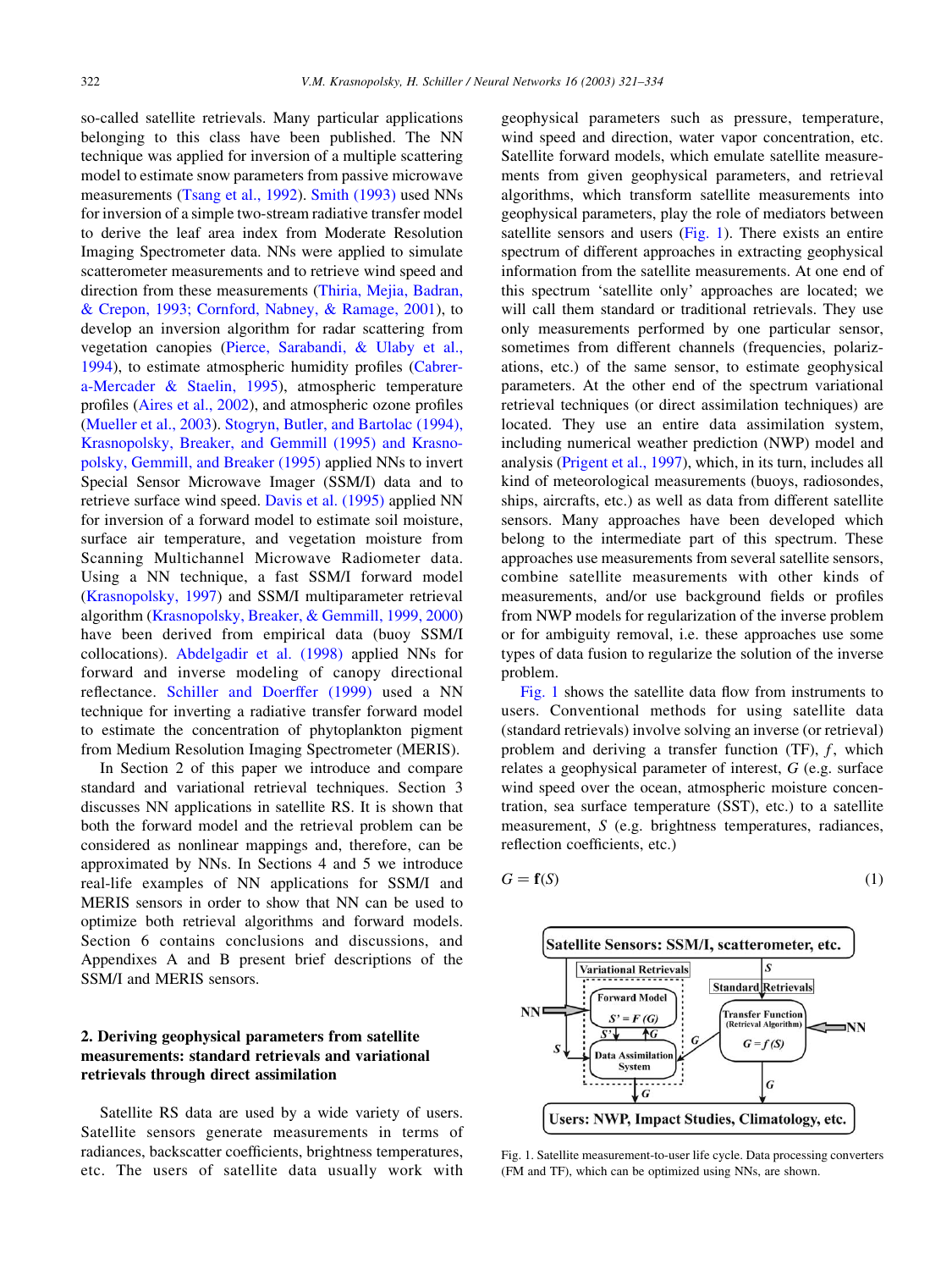where both  $G$  and  $S$  may be vectors. The TF,  $f$ , (it is also called a retrieval algorithm) usually cannot be derived directly from the first principles because the relationship (1) does not correspond to a cause and effect principle, and sometimes multiple values of G can correspond to a single S: The inverse relationship, however, can be written

$$
S = \mathbf{F}(G) \tag{2}
$$

where  $F$  is a forward model (FM), which relates a vector  $G$ to a vector S: Forward models can usually be derived from physical considerations (e.g. radiative transfer theory) in accordance with the cause and effect principles because geophysical parameters affect the satellite measurements (not vice versa). Thus, the forward problem (2) is a wellposed problem in contrast to the inverse problem (1) which is often an ill-posed one [\(Parker, 1994\)](#page-13-0); although, from the mathematical point of view, FM (2) and TF (1) both are continuous (or almost continuous) mappings between the two vectors  $S$  and  $G$ . Even in the cases when the mapping (1) is not unique, this multi-valued mapping may be considered as a collection of single-valued continuous mappings.

In order to derive the TF  $(1)$ , the FM  $(2)$  has to be inverted (an inverse problem has to be solved). The usually applied inversion technique searches for a vector  $G^0$  which minimizes the functional ([Stoffelen & Anderson, 1997\)](#page-13-0)

$$
\|\Delta S\| = \|S^0 - \mathbf{F}(G)\|
$$
\n(3)

where  $S^0$  is an actual vector of satellite measurements. Since the FM F is usually a complicated nonlinear function, this approach leads numerically to a full-scale nonlinear optimization with all its problems (slow convergence, multiple solutions etc). This approach does not determine the TF explicitly; it assumes this function implicitly, and for each new measurement  $S^0$  the entire process has to be repeated. A simplified linearization method to minimize the functional (3) can be applied if one has a good approximation for the solution of the inverse problem, an approximate vector of geophysical parameters  $G^0$ . Then the difference vector  $\Delta S$  is small and there is a vector G in close proximity of  $G^0$  ( $|\Delta G| = |G - G^0|$  is small) where  $\Delta S(G) = 0$ . Expanding  $F(G)$  in a Taylor series and keeping only terms which are linear with respect to  $\Delta G$ , we can get a system of linear equations to calculate the components of the vector  $\Delta G$  ([Wentz, 1997\)](#page-13-0)

$$
\sum_{i=1}^{n} \left. \frac{\partial \mathbf{F}(G)}{\partial G_i} \right|_{G=G^0} \Delta G_i = S^0 - \mathbf{F}(G^0)
$$
\n(4)

where *n* is the dimension of vector *G*. After  $\Delta G$  is calculated, the next iteration of Eq. (4) with  $G^0 = G^0 +$  $\Delta G$  is performed. The process is expected to converge quickly to the vector of retrievals  $G$ . In this case again, the TF, f, (1) is not determined explicitly, it is only determined implicitly for vector  $S^0$  by the solution of Eq. (4). This type of retrievals can be called 'local' or 'localized' linear

inversion. These techniques (Eq. (3) and (4)) are usually called physically based retrievals. It is important to emphasize that the physically based algorithms (Eq. (3) and (4)), by definition, are multi-parameter algorithms since they retrieve several geophysical parameters simultaneously (complete vector  $G$ ).

Empirical algorithms are based on an approach, which from the beginning, assumes the existence of an explicit analytical representation for a TF, f. A mathematical (statistical) model,  $f_{mod}$ , is usually chosen (usually some kind of regression) which contains a vector of empirical (or model) parameters  $a = \{a_1, a_2, ...\}$ ,

$$
G_k = \mathbf{f}_{\text{mod}}(S, a) \tag{5}
$$

where these parameters are determined from an empirical (or simulated) matchup data set  $\{G_k, S\}$  using, for example, statistical techniques such as the method of least-squares. This type of retrievals can also be called 'global' inversion as it is not restricted to a given vector of satellite measurements. The subscript k in  $G_k$  stresses the fact that the majority of empirical retrieval algorithms are singleparameter algorithms. For example, for SSM/I algorithms exist, which retrieve only wind speed (Goodberlet, 1989), or only water vapor [\(Alishouse, 1990; Petty, 1993](#page-12-0)), or cloud liquid water [\(Weng & Grody, 1994](#page-13-0)), etc. [Krasnopolsky et al.](#page-13-0) [\(1999, 2000\)](#page-13-0) showed that single-parameter algorithms have additional (as compared to multi-parameter retrievals) systematic (bias) and random (unaccounted variance) errors in a single retrieved parameter  $G_k$ .

The obvious way to improve single-parameter retrievals (5) is to include the other parameters in the retrieval process, using the empirical multi-parameter approach which, as in the physically based multi-parameter approach  $(3-4)$ , inverts the data in the complete space of geophysical parameters. Thus, the complete vector of related geophysical parameters is retrieved simultaneously from a given vector of satellite measurements S

$$
G = \mathbf{f}_{\text{mod}}(S) \tag{6}
$$

Where  $G = \{G_i\}$  is now a vector which contains the primary, physically-related, geophysical parameters, which contribute to the observed satellite measurements S. These retrievals do not contain the additional systematic and random errors just described. Because Eqs. (1), (2), (5), and (6) represent continuous mappings, the NN technique is well suited for emulating FM, TF and empirical TF,  $f_{\text{mod}}$ .

Retrievals derived using a TF (1) are usually called standard retrievals. Standard retrievals have the same spatial resolution as the sensor measurements and produce instantaneous values of geophysical parameters over the areas where the measurements are available. Geophysical parameters derived using standard retrievals can be used for many applications such as the NWP data assimilation systems. In this case, a contribution to the variational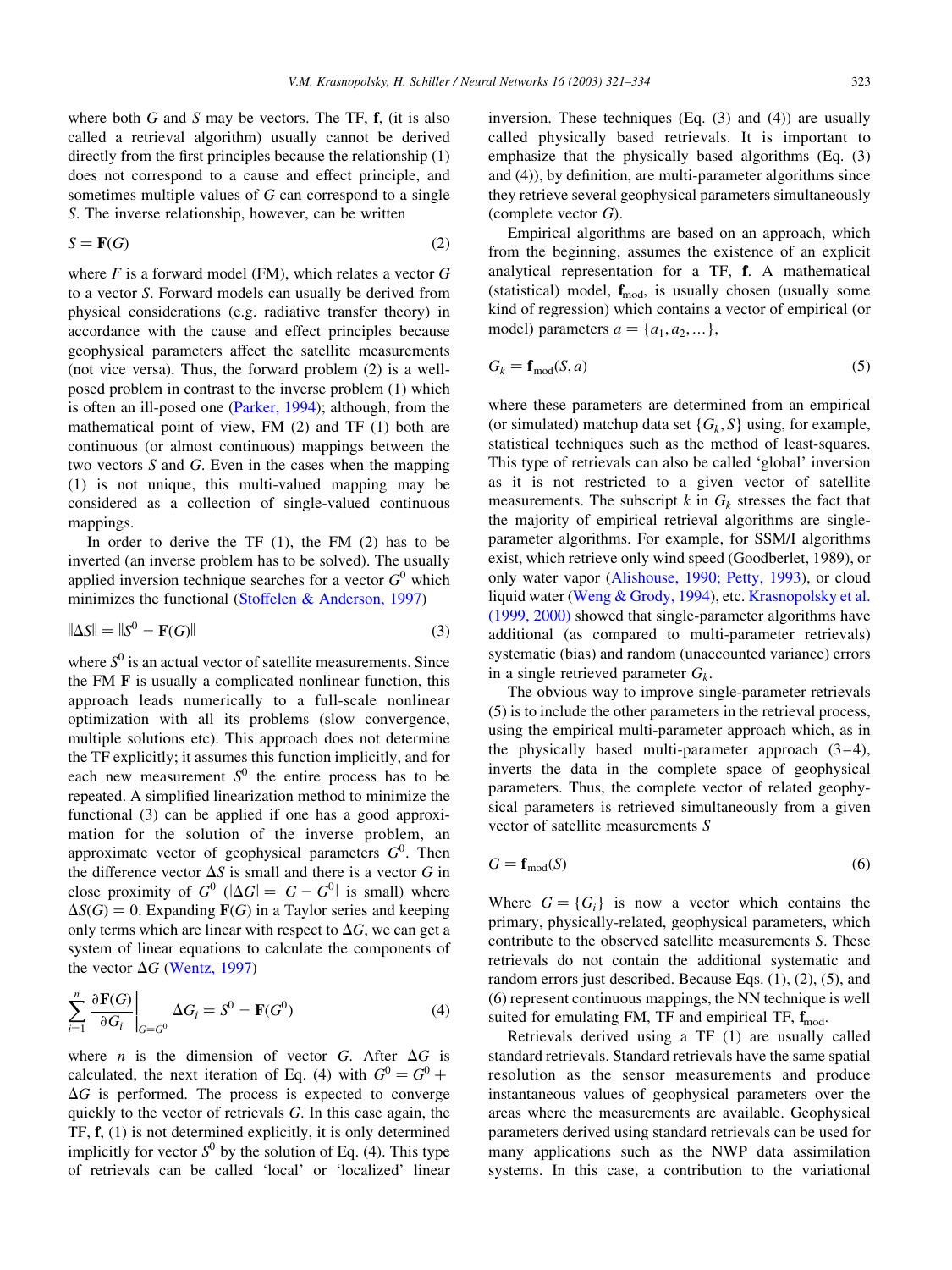analysis cost function  $\chi_G$  from a particular retrieval,  $G^0$ , is

$$
\chi_G = \frac{1}{2}(G - G^0)^T (O + E)^{-1} (G - G^0)
$$
\n(7)

where  $G^0 = \mathbf{f}(S^0)$  is a vector of retrieved geophysical parameter,  $S^0$  is a vector of sensor measurements,  $\tilde{G}$  is a vector of geophysical parameters being analyzed, O is the expected error covariance of the observations and  $E$  is the expected error covariance of the retrieval algorithm.

Because standard retrievals are based on solution of inverse problem, which is usually mathematically ill-posed ([Parker, 1994\)](#page-13-0), this approach has some rather subtle properties and error characteristics [\(Eyre & Lorenc, 1989\)](#page-13-0), which cause additional errors and problems in retrievals (e.g. amplification of errors, ambiguities, etc). As a result, high-quality sensor measurements might be converted into lower-quality geophysical parameters. This type of error can be avoided or reduced by using variational retrieval technique (or inversion) through direct assimilation of satellite measurements ([Derber, 1992; Derber & Wu, 1998;](#page-13-0) [Lorenc, 1986; Parrish & Phalippou, 1996; Prigent, Phalip](#page-13-0)[pou, & English, 1997\)](#page-13-0).

Variational retrievals or direct assimilation of satellite data offer another way of deriving geophysical parameters from the satellite measurements  $(Fig. 1)$  $(Fig. 1)$  $(Fig. 1)$ . Here, due to direct assimilation of sensor measurements, the entire data assimilation system is used for inversion (as a retrieval algorithm). In this case, a contribution to the analysis cost function  $\chi_S$  from a particular sensor measurement,  $S^0$ , is

$$
\chi_S = \frac{1}{2}(S - S^0)^T (O + E)^{-1} (S - S^0)
$$
\n(8)

where  $S = F(G)$ , and **F** is a FM (2), which relates an analysis state vector G (or vector of geophysical parameters in analysis) to a vector of simulated sensor measurements,  $S, O$  is the expected error covariance of the observations, and E is the expected error covariance of the forward model. The forward problem (2) is a well-posed problem in contrast to the inverse problem (1). However, a background term has to be added to Eq. (8) to prevent the data assimilation problem from being ill-posed [\(Parrish & Derber, 1992](#page-13-0)).

The retrieval in this case results in an entire field (global in the case of the global data assimilation system) for the geophysical parameter G (retrievals are nonlocal) which has the same resolution as the numerical model used in the data assimilation system. This resolution may be lower or higher than the resolution of standard retrievals. The variational retrievals are also not instantaneous but usually averaged in time over the analysis cycle; however, the field is continuous and coherent (e.g. it should not have problems such as a directional ambiguity). The variational retrievals are the result of fusing many different types of data (including satellite data, ground observations, and numerical model first guess) inside the data assimilation system. Sparse standard retrievals can be converted into continuous fields, using regular data assimilation procedure (7). Retrieval technique (3) and its linearized version (4), which do not use and do not produce explicit TFs, are technically very close to variational retrievals; however, we will reserve this name for the type of retrieval technique which perform a direct assimilation of satellite data described above.

It is important to emphasize a very significant difference between the usage of the explicit TF for standard retrievals and the FM in variational retrievals. In standard retrievals the explicit  $TF(1)$  is usually simple (e.g. regression) and is applied once per sensor observation to produce a geophysical retrieval. In variational retrievals the FM, which is usually much more complicated than a simple explicit TF, and its partial derivatives (the number of derivatives is equal to  $m \times n$ , where m and n are the dimensions of the vectors G and S, respectively), have to be estimated for each of the  $k$ iterations performed during minimization of the cost function (8). Thus the requirements for simplicity of the FM used in the variational retrievals are restrictive, and variational retrievals often require some special, simplified and fast versions of FMs.

From the above discussion it is clear that standard retrievals of geophysical parameters and variational retrieval through direct assimilation of sensor measurements are complementary approaches, they often have different spatial and temporal resolutions, error properties, and they are oriented to different users and to different applications.

## 3. Forward and inverse problems in remote sensing and NNs

In principle, NNs can be used to emulate FMs (2) and TFs (1) because FM and TF both are continuous mappings. There are many practical advantages (computational speed, accuracy, robustness) that can be achieved by using NNs for emulating FMs and TFs. A further advantage is the easiness and flexibility of incorporating into the NN any additional geophysical parameter known to influence the satellite measurements but not appearing in the original FM and other additional information. This can improve the accuracy of the FM and can also help to regularize the inverse problem [\(Aires et al., 2002](#page-12-0)).

#### 3.1. NNs for emulating forward models

FMs are usually complex due to the complexity of the physical processes which they describe and due to the physical theories they are based on (e.g. radiative transfer theory). Dependencies of satellite measurements on geophysical parameters, which FMs describe, are complicated and nonlinear. Dependencies on different parameters may exhibit different types of nonlinear behavior. FMs are usually exploited in physically based retrieval algorithms where they are numerically inverted to retrieve geophysical parameters and in data assimilation systems, where they are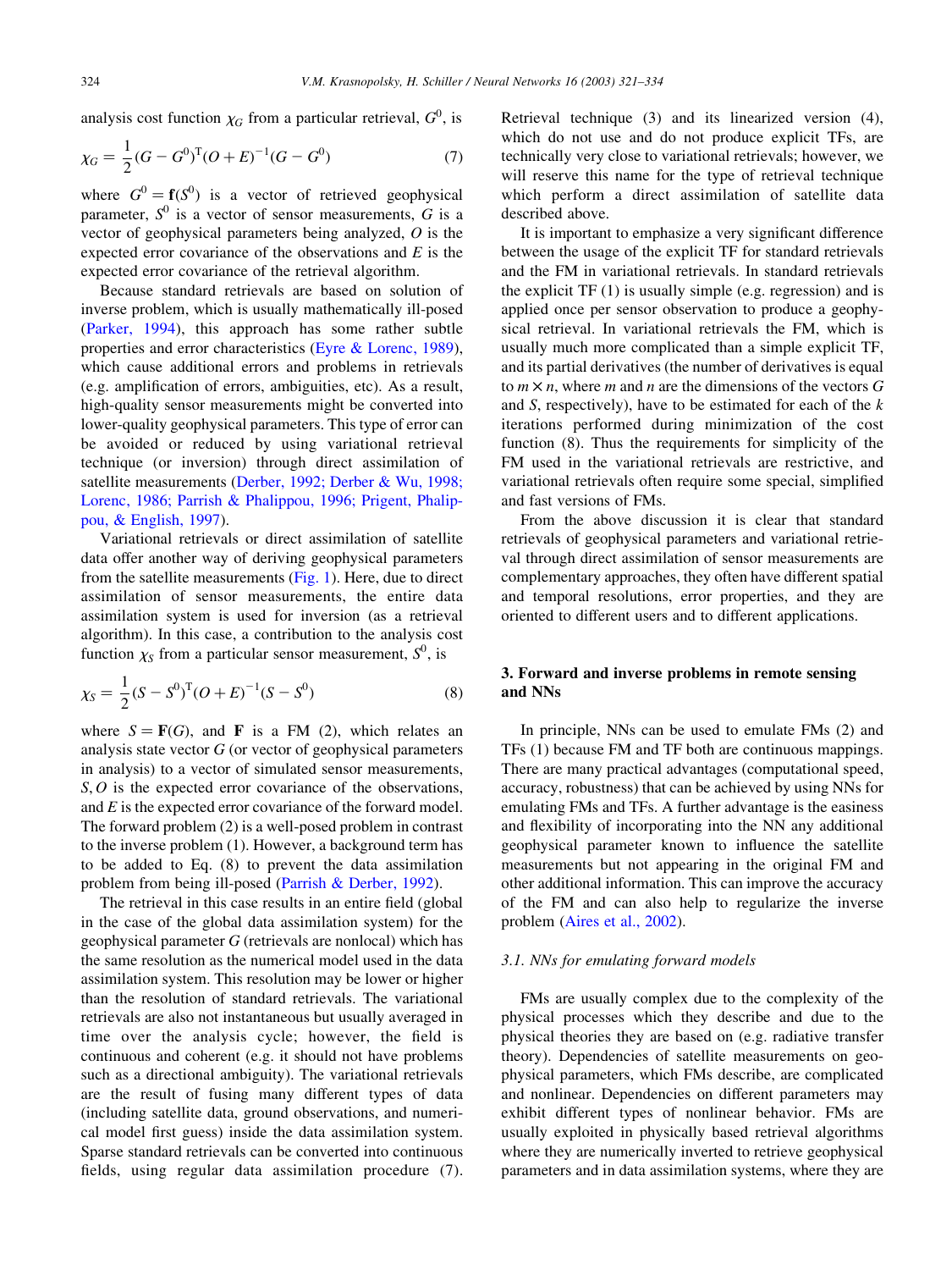used for direct assimilation of satellite measurements (variational retrievals). Both, numerical inversion and direct assimilation are iterative processes, where FMs and their Jacobian are calculated many times for each satellite measurement. Thus, the retrieval process becomes very time consuming, sometimes prohibitively expensive for operational (real time) applications. For such applications it is essential to have fast and accurate versions of FMs. NNs can provide us with such fast and accurate FMs because NNs are fast, accurate and robust (Kerlirzin & Réfrégier, [1995](#page-13-0)) generic tools for modeling multiple nonlinear dependencies (continuous mappings) ([Attali et al., 1997;](#page-12-0) [Chen & Chen, 1995a,b; Cybenko, 1989; Funachashi, 1989;](#page-12-0) [Hornik, 1991](#page-12-0)). Moreover, a NN also provides an entire Jacobian matrix with practically no additional computational efforts.

To develop a NN which approximates a FM, a training set which consists of matched pairs of vectors of geophysical parameters and satellite measurements,  $\{G, S\}_{i=1,...,N}$  has to be created. If a physically based FM exists, it can be used to generate the training set. Otherwise empirical data can be used to create a training set.

# 3.2. NNs for solving inverse problems (emulating retrieval algorithms)

For retrieval algorithms NNs can be used in several different setups. In physically based retrieval algorithms a NN, emulating the complex and slow physically based FM and its Jacobian, can be used to speed up local inversion process. In many cases NNs can be used for global inversion to explicitly invert a FM. In such cases, after inversion, the NN provides an explicit retrieval algorithm (or TF), which is a solution of the inverse problem and can be used for retrievals. To train NN, which emulates an explicit retrieval algorithm, a training set,  $\{G, S\}_{i=1,...,N}$ , is required. As in the case of FMs, simulated or empirical data can be used to create the training set.

In addition to complications related to FMs (complexity, nonlinearity, etc.), retrieval algorithms exhibit additional problems because they are solutions of the inverse problem, which is an ill-posed problem. This is why mathematical tools, which are used to develop retrieval algorithms, have to be accurate and robust in order to deal with these additional problems. NNs are fast, accurate and robust tools for nonlinear (continuous) mappings and can be effectively used for modeling multi-parameter retrieval algorithms.

### 3.3. Controlling the NN generalization

NN are well suited to model complicated nonlinear relationships between multiple variables as it is the case in multispectral RS. Well-constructed NNs have good interpolation properties; however, they may produce unpredictable outputs when forced to extrapolate. The NN training data (produced by a FM or constructed from empirical data

collections) cover a certain manifold  $S_T$  (a subspace  $S_T \in$ S) in the full S space. Real data to be fed into the NN  $f_{NN}$ , which emulates a TF (1), may not always lie in  $S_T$ . There are many sources for such deviations of real data from the low dimensional manifold  $S_T$  of simulated data, e.g. simplifications made in the construction of the model, neglecting the natural variability of parameters occurring in the model and measurement errors in the satellite signal not taken into account during the generation of the training data. When empirical data are used, extreme events (highest and lowest values of geophysical parameters) are usually not sufficiently represented in the training set because they have a low frequency of occurrence in nature. That means that in the retrieval stage real data in some cases may force the NN  $f_{NN}$  to extrapolate. The error resulting from such forced extrapolation will increase with the distance of the input point from  $S_T$  and will also depend on the orientation of the input point relative to  $S_T$ .

Several actions can be taken in order to mitigate this problem. First, to ensure that the training data for a NN covers those domains of the NN input space which will be covered later by the measured data in the application stage, it is worth the effort to build in the variability of parameters into the training data by appropriate sampling during the forward model run generating the training data. Also the measurement errors should be added according to their probability distribution (if the covariance of the errors is not known, uncorrelated errors should be added). NNs to be trained with such data will possibly need more neurons and/or layers due to the need of mapping a now larger domain covering also larger ranges. Also the NN output error observed in the training as well as in the testing will be larger. But the NN will perform better in the operational phase. Another aspect to be considered before generating the NN training data is how to distribute the input variables of the FM: regions which need higher accuracy of inversion should be sampled more densely than less important ones. Unfortunately, when empirical data are used for NN training, the density, sampling and errors cannot be adjusted; they are given. In this case, a combination of empirical and simulated data may be helpful.

In order to recognize NN input not foreseen in the NN training phase and thus out of scope of the inversion algorithm, the validity check [\(Schiller & Krasnopolsky,](#page-13-0)  $2001$ ) can be used. Let the model  $S = F(G)$  have an inverse,  $G = f(S)$ , then, by definition,  $S = F(f(S))$ . Further, let  $f_{NN}$ be the NN emulating the inverse model in the domain  $S_T$ . The result of  $G_0 = \mathbf{f}_{NN}(S_0)$  for  $S_0 \notin \mathbf{S}_T$  may be arbitrary, and in general,  $\mathbf{F}(\mathbf{f}_{NN}(S_0))$  will not be equal to  $S_0$ . The validity of  $S = \mathbf{F}(\mathbf{f}_{NN}(S))$  is a necessary condition for  $S \in \mathbf{S}$ . Now, if in the application stage of the NN,  $f_{NN}$ , S is not in domain  $S_T$ , the NN,  $f_{NN}$ , is forced to extrapolate. In such a situation the validity condition may not be fulfilled, and the resulting G in general is meaningless. For operational applications it is necessary to signal such events to the next higher evaluation level. In order to perform the validity test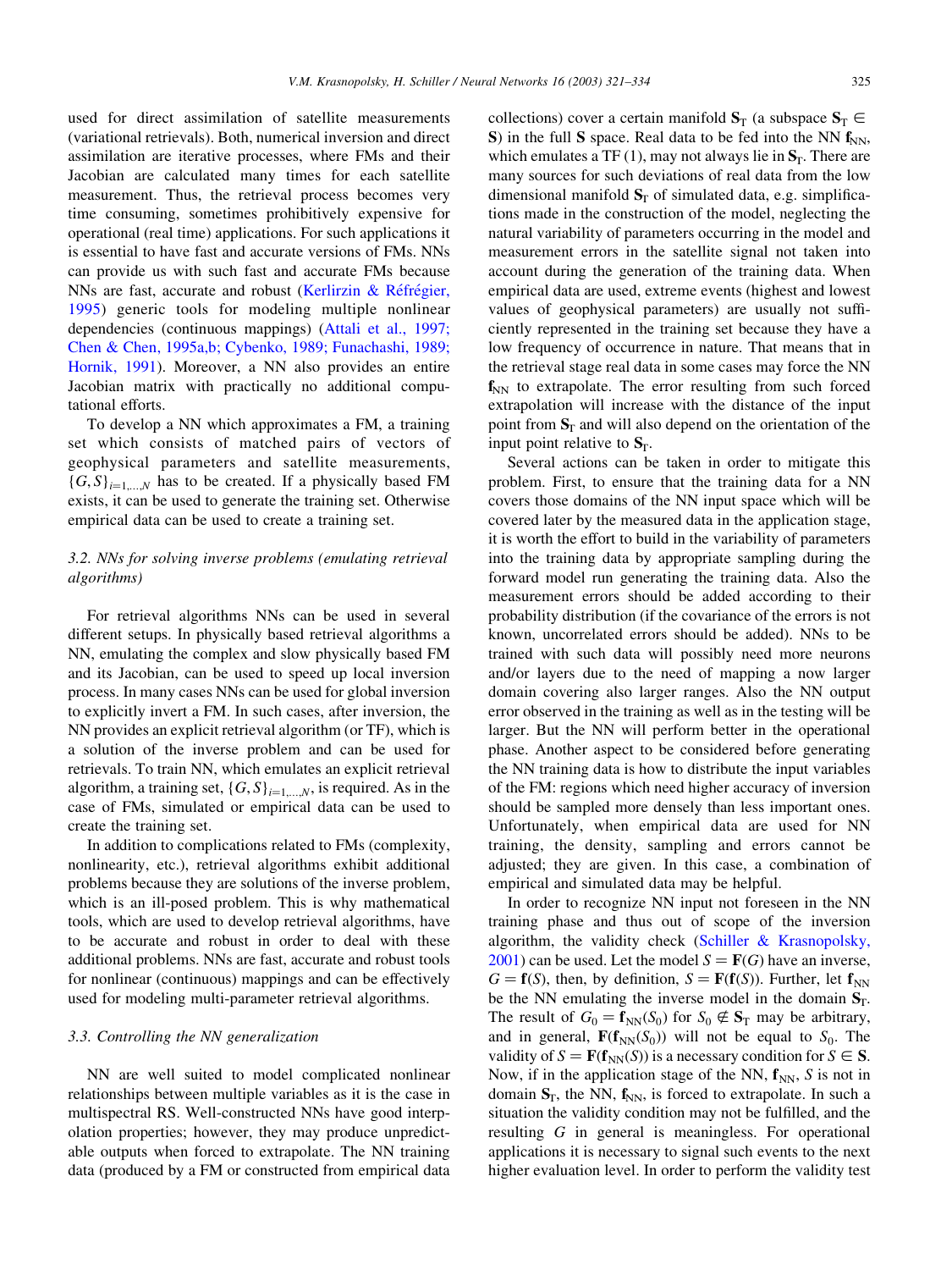<span id="page-5-0"></span>the FM must be applied after each inversion. This requires a fast but accurate FM. Such FM can be achieved by a NN emulating accurately the original FM,  $S = F_{NN}(G)$ . So, the validity check algorithm consists of a combination of inverse and forward NNs that, in addition to the inversion, computes a quality measure for the inversion

$$
\delta = \|S - \mathbf{F}_{NN}(\mathbf{f}_{NN}(S))\|
$$
\n(9)

In conclusion, the solution to the problem of scope check is obtained by verifying the retrieved parameters using a NN emulating the FM and comparing the result with the measurement. This procedure (i) allows the detection of situations where the forward model or/and transfer function is inappropriate, (ii) does an 'in scope' check for the retrieved parameters even if the allowed region has a complicated geometry, (iii) can be adapted to all cases where a NN is used to emulate the inverse of an existing forward model.

#### 4. Neural networks for SSM/I data

In previous sections we discussed theoretical possibilities and premises for using NNs for modeling TFs and FMs. In this section we illustrate these theoretical considerations using real-life applications of the NN approach to the SSM/I forward and retrieval problems. SSM/I is a well-established instrument (Appendix A) flying since 1987; many different retrieval algorithms and several forward models have been developed for this sensor; and several different databases are available for the algorithm development and validation. Many different techniques have been applied for the algorithm development. Therefore, for this instrument, we can present an extensive comparison of different methods and approaches. A raw buoy-SSM/I matchup database created by the Navy was used for the NN algorithm development, validation, and comparison. This database is quite representative with the exception of high latitude and high wind speed events. In order to improve this situation

the training set was enriched by adding a matchup databases collected by high latitude European ocean weather ships MIKE and LIMA to the Navy database. Many filters have been applied to remove errors and noisy data (for a detailed discussion see [Krasnopolsky, Gem](#page-13-0)[mill, & Breaker, 1996, 1999; Krasnopolsky, 1997](#page-13-0)).

#### 4.1. NN empirical FM for SSM/I

The empirical SSM/I FM represents the relationship between a vector of geophysical parameters G and a vector of satellite brightness temperatures (BTs, Appendix A) S; where  $S = \{T19V, T19H, T22V, T37V, T37H\}$ ,  $G =$  $\{W, V, L, T_{s}$ (or SST)}. Four geophysical parameters are included in  $G$  (wind speed,  $W$ , columnar water vapor,  $V$ , columnar liquid water,  $L$ , and SST) which are the main parameters influencing satellite BTs, and which were used as inputs in the physically based FMs of [Petty and Katsaros](#page-13-0) [\(1992, 1994\) and Wentz \(1997\)](#page-13-0) (Table 1). The NN, OMBFM1 ([Krasnopolsky, 1997\)](#page-13-0), which implements this SSM/I FM has four inputs,  $\{W, V, L, SST\}$ , one hidden layer with 12 neurons, five nonlinear BT outputs  ${T19V, T19H, T22V, T37V, T37H}$  (here TXXY means: XX-frequency in GHz, Y-polarization), and 20 auxiliary outputs which produce derivatives of the outputs with respect to the inputs. These derivatives, which are not trained but calculated, constitute the Jacobian matrix,  $K[S] = \{\partial S_i / \partial G_i\}$ , which emerges in the process of direct assimilation of the SSM/I BTs when the gradient of the SSM/I contribution to the cost function  $(8)$ ,  $\chi_s$ , is calculated. The cost function gradient can be written as (Parrish  $\&$ [Derber, 1992; Phalippou, 1996\)](#page-13-0)

$$
\nabla \chi_{\rm S} = \mathbf{K}[\mathbf{X}]^{\rm T}(\mathbf{O} + \mathbf{E})^{-1}(\mathbf{F}(\mathbf{X}) - \mathbf{T}^{\rm O})
$$

[Fig. 2](#page-6-0) shows the OMBFM1 architecture. Since these auxiliary outputs (Jacobian matrix K) are not independent, we did not include them in the error function during the training, hence, only the standard outputs S are involved in the training process. Estimating NN FM and its derivatives

Table 1

Comparison of physically based radiative transfer and empirical NN forward models for clear and clear  $+$  cloudy (in parentheses) weather conditions

| Author                    | Type     | Inputs                                                                                                                      | BT RMS Error (K) |            |
|---------------------------|----------|-----------------------------------------------------------------------------------------------------------------------------|------------------|------------|
|                           |          |                                                                                                                             | Vertical         | Horizontal |
| Petty and Katsaros (1992) | PB       | W, V, L, SST, Theta <sup>a</sup> , P0, <sup>b</sup> HWV <sup>c</sup> , ZCLD <sup>d</sup> , Ta <sup>e</sup> , G <sup>f</sup> | 1.9(2.3)         | 3.3(4.3)   |
| <b>Wentz</b> (1997)       | PB       | $W, V, L$ , SST, Theta <sup>a</sup>                                                                                         | 2.3(2.8)         | 3.4(5.1)   |
| Krasnopolsky (1997)       | NN, emp. | $W, V, L$ , SST                                                                                                             | 1.5(1.7)         | 3.0(3.4)   |

<sup>a</sup> *Theta*, incidence angle.<br><sup>b</sup> P0, surface pressure.

<sup>c</sup> HWV; vapor scale height.<br><sup>d</sup> ZCLD; cloud height.<br>e  $T_a$ , effective surface temperature.<br>f  $G$ , lapse rate.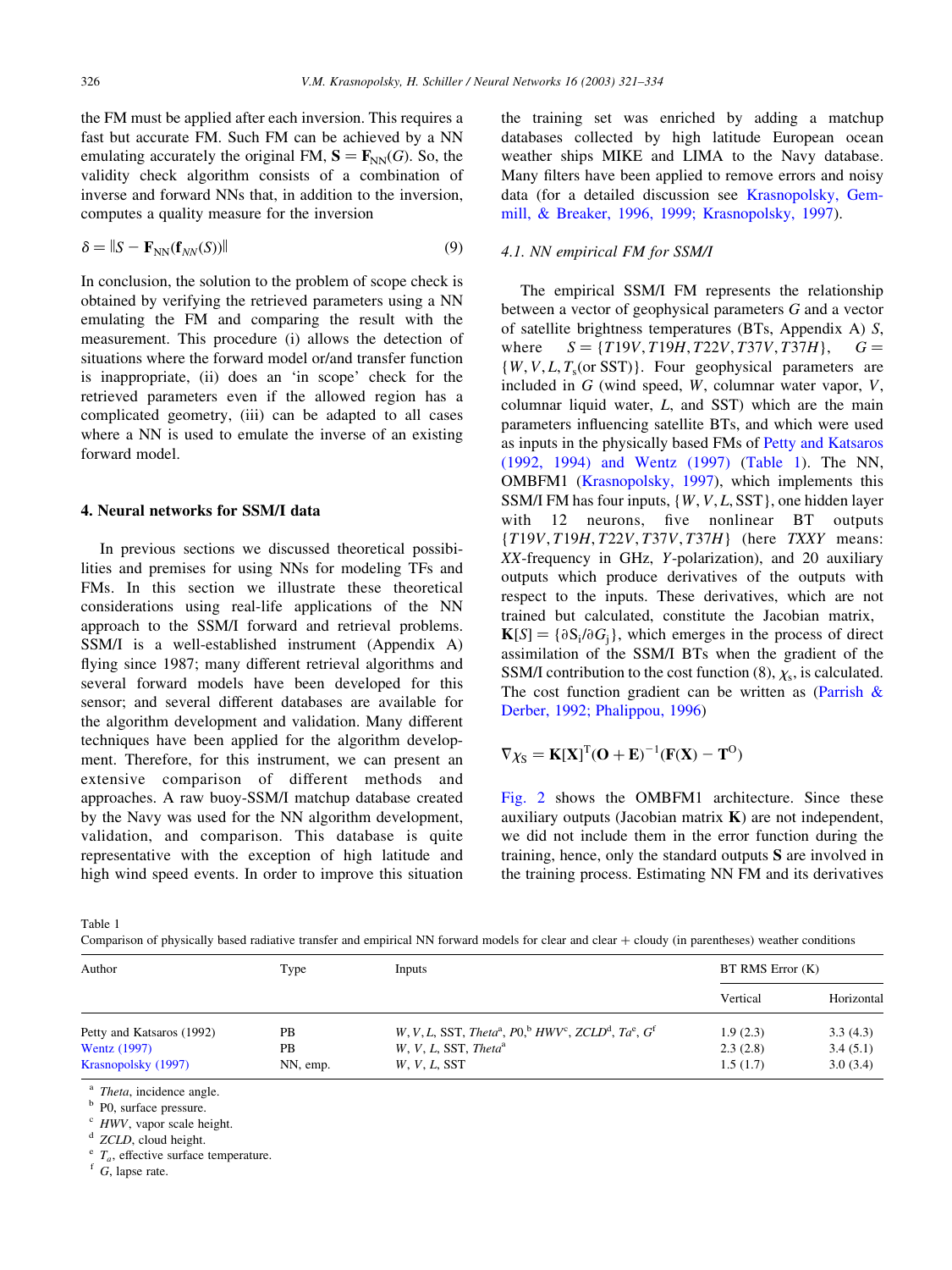<span id="page-6-0"></span>

Fig. 2. NN forward model OMBFM1.

is a much simpler and faster task than calculating radiative transfer forward models.

The matchup databases for the F11 SSM/I have been used for training (about 3500 matchups) and testing (about 3500 matchups) our forward model. The FM was trained on all matchups which correspond to clear and cloudy weather conditions in accordance with the retrieval flags introduced by [Stogryn et al. \(1994\)](#page-13-0). Only cases when the microwave radiation cannot penetrate the clouds were removed. Then, more than 6000 matchups for the F10 instrument have been used for validation and comparison of the NN FM with PB forward models by Petty and Katsaros (P&K) and [Wentz \(1997\).](#page-13-0) The standard deviations (SDs) for OMBFM1 are systematically better than those for the P&K and Wentz FMs for all weather conditions and for all channels considered. For OMBFM1, the horizontally polarized channels, 19 and 37 H, have the highest SDs:  $\sim$  2.5 K under clear, and  $\sim$  3 K under clear and cloudy conditions. For the vertically polarized channels, SDs are lower:  $\leq 1.5$  K under clear, and  $\leq$ 1.7 K under clear and cloudy conditions. The same trend can be observed for the P&K and Wentz FMs. [Table 1](#page-5-0) presents total statistics (RMS errors) for the three FMs discussed here. RMS errors are averaged over different frequencies for the vertical and horizontal polarization separately.

In this section we have demonstrated that the NN FM gives results which are comparable or better (in terms of RMS errors) than results obtained with more sophisticated physically based models. The NN FM simultaneously calculates the BTs and Jacobian matrix. It is much simpler than physically based FMs. The NN FM is not as general as radiative transfer models; it was developed for the usage in the data assimilation system for variational retrieval and direct assimilation of SSM/I BTs of particular frequencies from a particular instrument. However, for this particular application (direct assimilation) it has significant advantage (it is significantly faster), especially in an operational environment.

#### 4.2. NN empirical SSM/I retrieval algorithms

The SSM/I wind speed retrieval problem is a perfect example to illustrate general statements formulated in previous sections. The problems encountered in the case of SSM/I wind speed retrievals and the methods used to solve them can be easily generalized for other geophysical parameters and sensors. About 10 different SSM/I wind speed retrieval algorithms, both empirical and physically based, have been developed using a large variety of approaches and methods. Here we perform a comparison of these algorithms in order to illustrate some properties of the different approaches mentioned in previous sections and some advantages of the NN approach.

[Goodberlet, Swift, & Wilkerson, \(1989\)](#page-13-0) developed the first global SSM/I wind speed retrieval algorithm. This algorithm is a single-parameter algorithm (it retrieves only wind speed), and it is linear with respect to BTs (a linear multiple regression was used). Statistics for this algorithm are shown in Table 2 under abbreviation GSW. This algorithm presents a linear approximation of a nonlinear (especially under cloudy conditions) SSM/I TF, f (1). Under clear conditions (Table 2), it retrieves the wind speed with an acceptable accuracy (the SD is less than 2 m/s and the bias is low). However, under cloudy conditions where

Table 2

Error budget (in m/s) for different SSM/I wind speed algorithms for clear and clear  $+$  cloudy (in parentheses) cases

| Algorithm           | Method                        | <b>Bias</b>       | <b>Total RMSE</b> | $W > 15$ m/s RMSE |
|---------------------|-------------------------------|-------------------|-------------------|-------------------|
| $GSW^a$             | Multiple linear regression    | $-0.2$ ( $-0.5$ ) | 1.8(2.1)          | (2.7)             |
| $GSWP^b$            | Generalized linear regression | $-0.1(-0.3)$      | 1.7(1.9)          | (2.6)             |
| GS <sup>c</sup>     | Nonlinear regression          | 0.5(0.7)          | 1.8(2.5)          | (2.7)             |
| Wentz <sup>d</sup>  | Physically based              | $0.1(-0.1)$       | 1.7(2.1)          | (2.6)             |
| OMBNN3 <sup>e</sup> | NΝ                            | $-0.1(-0.2)$      | 1.5(1.7)          | (2.3)             |
|                     |                               |                   |                   |                   |

a [Goodberlet et al. \(1989\)](#page-13-0).<br>b [Petty \(1993\)](#page-13-0).<br>c [Goodberlet and Swift \(1992\)](#page-13-0).<br>d [Wentz \(1997\).](#page-13-0)

<sup>e</sup> [Krasnopolsky et al., \(1996, 1999\).](#page-13-0)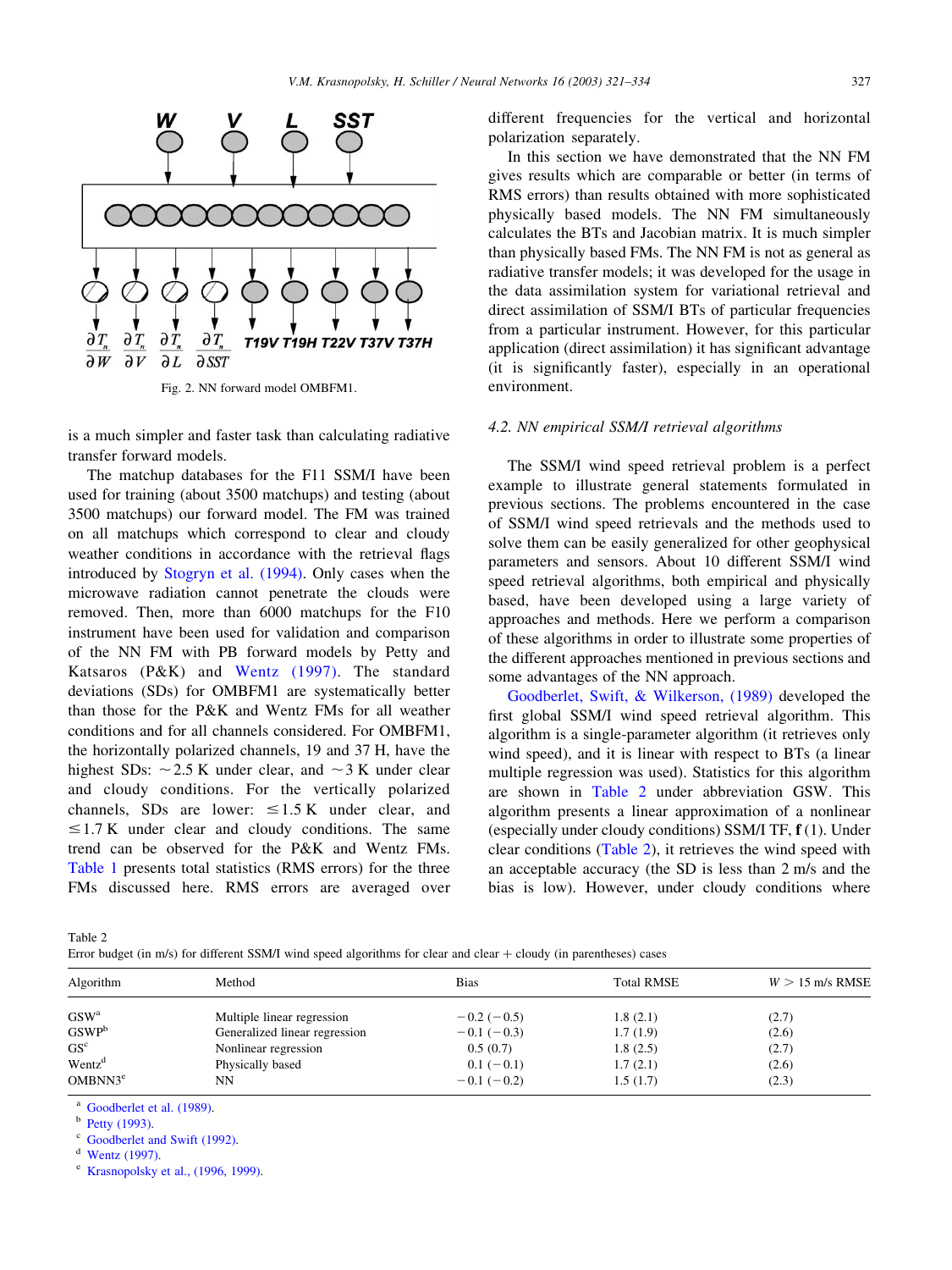the amount of the water vapor and/or cloud liquid water in the atmosphere increases, errors in the retrieved wind speed increase significantly (see [Table 2,](#page-6-0) numbers in parentheses). This is because the TF, f, becomes essentially nonlinear. When the amount of the integrated water vapor in the atmosphere is significant (e.g. in tropics), the TF becomes nonlinear and the accuracy of GSW retrievals deteriorates significantly ([Stogryn et al., 1994\)](#page-13-0) even for clear conditions

[Goodberlet and Swift \(1992\)](#page-13-0) tried to improve the performance of GSW algorithm under cloudy conditions, using nonlinear regression with a nonlinearity of rational type. Since the nature of the nonlinearity of the SSM/I TF under cloudy condition is not known precisely, an application of such a nonlinear regression with a particular fixed type of nonlinarity may not improve results. This is exactly what happens with this algorithm, which we refer to as GS. In many cases the GS algorithm generates false high wind speeds when real wind speeds are less than 15 m/s ([Krasnopolsky et al., 1996\)](#page-13-0).

A nonlinear (with respect to BTs) algorithm (GSWP) introduced by [Petty \(1993\)](#page-13-0), and based on generalized linear regression, presents a case where a nonlinearity introduced in the algorithm represents the nonlinear behavior of TF much better. This algorithm introduces a nonlinear correction, which corrects the linear GSW algorithm when the amount of water vapor in the atmosphere is nonzero. [Table 2](#page-6-0) shows that GSWP algorithm improves the accuracy of retrievals as compared with the linear GSW algorithm under both clear and cloudy conditions. However, it does not improve performance of GSW algorithm at high wind speeds because most of the high wind speed events occur at mid- and high-latitudes, where the amount of the water vapor in the atmosphere is not significant. Here the cloud liquid water is the main source of the nonlinear behavior of the TF, and it has to be taken into account.

NN algorithms have been introduced as an alternative to the nonlinear and generalized linear regressions because the NN can model a nonlinear behavior of the TF better than these regressions. [Stogryn et al. \(1994\)](#page-13-0) developed the first NN SSM/I wind speed algorithm, which consists of two NNs, one of them performs retrievals under clear and another one under cloudy conditions. [Krasnopolsky, Gem](#page-13-0)[mill, and Breaker \(1994\) and Krasnopolsky et al. \(1995a,b\)](#page-13-0) showed that a single NN with the same architecture can generate retrievals with the same accuracy as the two NNs developed by [Stogryn et al. \(1994\)](#page-13-0) under both clear and cloudy conditions. This algorithm can be represented as

$$
W = \mathbf{f}_{NN}(S) \tag{10}
$$

where *W* is the wind speed, and  $S =$  ${T19V, T22V, T37V, T37H}$ . Application of Eq. (10) led to a significant improvement in wind speed retrieval accuracy for clear conditions. For higher moisture/cloudy conditions, the improvement was even greater (25–30%) compared to the GSW algorithm. The increase in the areal coverage due to improvements in accuracy was about 15% on average and higher in areas of significant weather.

Both NN algorithms give very similar results because they have been developed using the same matchup database. This database, however, does not contain matchups with wind speed higher than about 20 m/s and contains very few matchups with wind speeds higher than 15 m/s. These algorithms also are single-parameter algorithms, i.e. they retrieve only one parameter—wind speed; therefore, they cannot account for the variability of all related atmospheric (e.g. water vapor and liquid water) and surface (e.g. SST) parameters (especially important at higher wind speeds). This is why these NN algorithms pose the same problem; they cannot generate acceptable wind speeds at ranges higher then  $18-19$  m/s.

The next generation NN algorithm—a multi-parameter NN algorithm developed at NCEP (OMBNN3; [Krasno](#page-13-0)[polsky et al., 1996, 1999\)](#page-13-0) solved the high wind speed problem through three main advances. First, a new buoy/ SSM/I matchup database containing an extensive matchup data set for F8, F10, and F11 sensors provided by NRL and augmented with additional data for high latitude, high wind speed events (up to 26 m/s) from European OWS MIKE and LIMA, was used for the development of this algorithm. Second, the method of NN training was improved by enhancing the learning of the high wind speed behavior. Third, the variability of related atmospheric and surface parameters was taken into account: wind speed, columnar water vapor, columnar liquid water, and SST are retrieved simultaneously. In this case, the relation (10) is modified

$$
G = \mathbf{f}_{NN}(S) \tag{11}
$$

where  $G = \{W, V, L, SST\}$  is now a vector, W the wind speed, V columnar water vapor, L columnar liquid water, and SST is sea surface temperature. The OMBNN3 algorithm uses five SSM/I channels: 19 and 37 GHz (horizontal and vertical polarization) and 22 GHz (vertical polarization).

Fig. 3 illustrates the architecture of the OMBNN3 algorithm. [Table 2](#page-6-0) show a comparison of the performance



Fig. 3. The architecture of the OMBNN3 algorithm.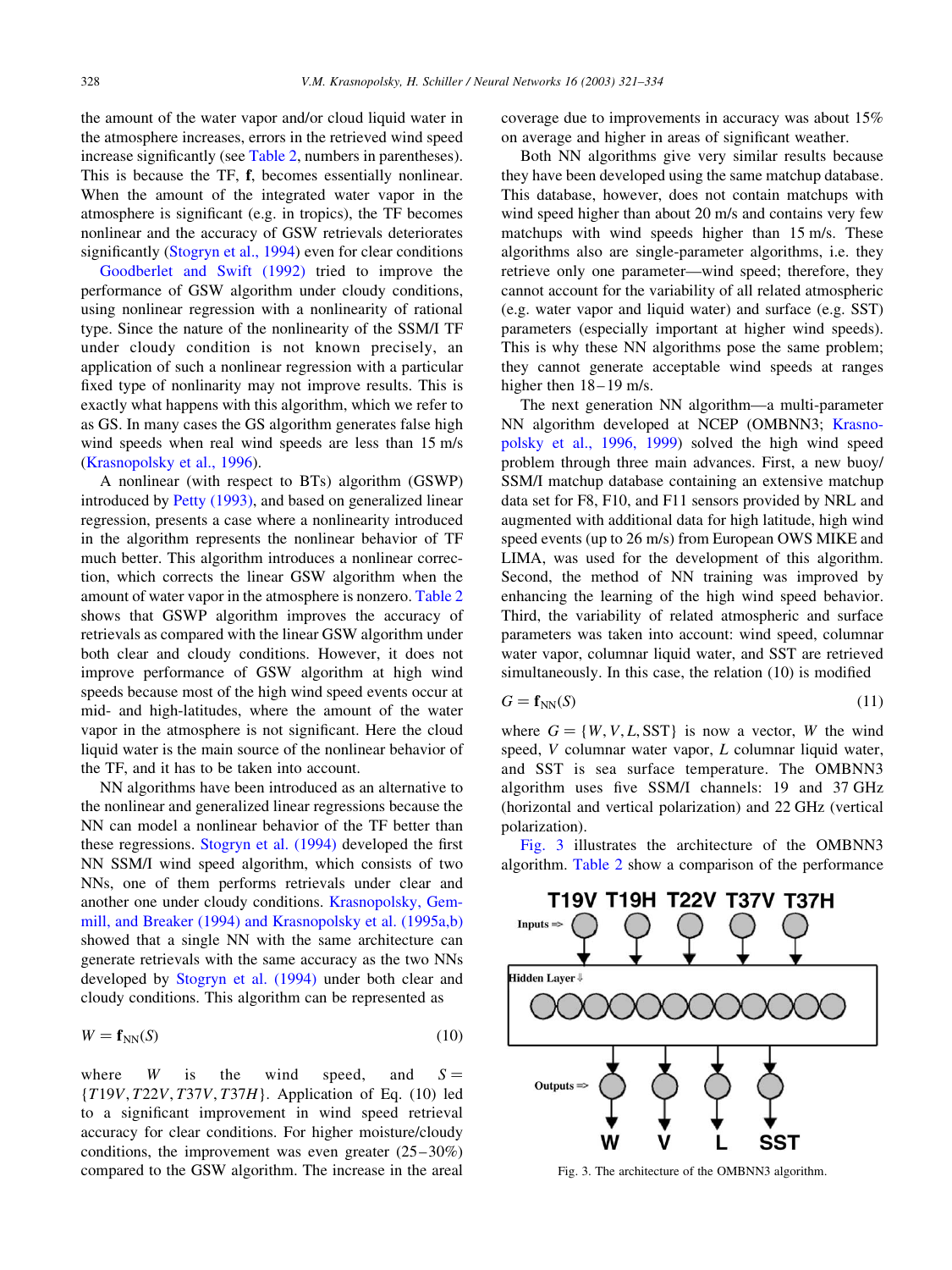for all above-mentioned empirical algorithms. It also shows statistics for a physically based algorithm developed by [Wentz \(1997\)](#page-13-0), which is based on linearized numerical inversion (4) of a physically based FM.

The statistics presented in [Table 2](#page-6-0) were calculated using about 15 000 of buoy-SSM/I matchups. The NN algorithm obviously outperforms all other algorithms. All algorithms, except the NN algorithms, show a tendency to overestimate high wind speeds. It happens because high wind speed events are usually accompanied by a significant amount of the cloud liquid water in the atmosphere. Under such circumstances, the transfer function, f, becomes a complicated nonlinear function and simple one-parametric regression algorithms cannot provide an adequate representation for this function and confuses a high concentration of cloud liquid water with very high wind speeds. OMBNN3 shows the best total performance (taking into account bias, RMSE, and high wind speed performance).

As was mentioned above, one of the significant advantages of OMBNN3 algorithms is its ability to retrieve simultaneously not only the wind speed but also three other atmospheric and ocean surface parameters: columnar water vapor V, columnar liquid water L, and SST. [Krasnopolsky](#page-13-0) [et al. \(1996\)](#page-13-0) showed that the accuracies of retrieval for V and L are very good and close to those for [Alishouse et al.](#page-12-0) [\(1990\) and Weng and Grody \(1994\)](#page-12-0) algorithms, respectively. However, the simultaneous and accurate retrievals of V and L is not the only advantage of OMBNN3.

[Krasnopolsky et al. \(1999, 2000\)](#page-13-0) showed that the errors of OMBNN3 algorithm have weaker dependencies on related atmospheric  $(V \text{ and } L)$  and surface (SST) parameters than errors of other algorithms (single parameter algorithms) that have been considered. The retrieved SST in this case is not accurate (RMS error of about  $4^{\circ}$ C; [Krasnopolsky](#page-13-0) [et al., 1996](#page-13-0)), however, including SST into the vector of retrieved parameters decreases the errors in other retrievals correlated with the SST.

#### 4.3. Controlling the NN generalization in the SSM/I case

The OMBNN3 retrieval algorithm is running as the operational algorithm in the global data assimilation system at NCEP/NOAA since 1998. Given five brightness temperatures, it retrieves four geophysical parameters: ocean surface wind speed, water vapor and liquid water concentrations, and SST. At high levels of liquid water concentration the microwave radiation cannot penetrate clouds and surface wind speed retrievals become impossible.

Brightness temperatures for these occasions fall far outside the training domain  $S_T$ . However, the retrieval algorithm in these cases, if not flagged properly, will produce wind speed retrievals, which are physically meaningless (i.e. not related to actual surface wind speed). Usually a statistically based retrieval flag is used to indicate such occurrences. Under complicated local conditions, however, this flag, because it is based on global statistics, Fig. 4. SSM/I retrieval algorithm (OMBNN3) emulating the inverse model to retrieve vector G of four geophysical parameters: ocean surface wind speed  $(W)$ , water vapor  $(V)$  and liquid water  $(L)$  concentrations, and SST if given five brightness temperatures  $S = TXXY$  (XX-frequency in GHz, Ypolarization). This vector  $G$  is fed to the OMBFM1 emulating the forward model to get brightness temperatures  $S' = TXXY'$ . The difference  $\Delta S = |S - S'|$  is monitored and raises a warning flag if it is above a suitably chosen threshold.

produces significant amount of false alarms or does not produce alarms where needed. The validity check shown in Fig. 4, if added to standard retrieval flag, helps to indicate such occurrences. NN SSM/I forward model OMBFM1 is used in combination with the OMBNN3 retrieval algorithm. For each satellite measurement S; geophysical parameters retrieved from brightness temperatures S are fed into NN SSM/I forward model, which produces another set of brightness temperatures  $S'$ . For S within the training domain  $(S \in S_T)$  the difference,  $\Delta S = |S - S'|$ , is sufficiently small. For S outside the training domain the difference raises a warning flag if it is above a suitably chosen threshold. [Fig. 5a](#page-9-0) shows the percentage of removed data and improvements in the accuracy of the wind speed retrievals as functions of this threshold. [Fig. 5b](#page-9-0) illustrates dependencies between the wind speed RMS error and maximum error and the percentage of the removed data. It shows that applying the generalization control reduces the RMS error significantly; the maximum error is reduced even more. It means that this approach is very efficient for removing outliers.

#### 5. MERIS NN applications

This section presents a RS application for deriving the concentrations of water constituents from MERIS (the sensor is described to the extent necessary for understanding the discussion in Appendix B). The primary mission of MERIS is the measurement of sea color in the oceans and in coastal areas. The aim is to convert such measurements of the sea color into a measurement of concentrations of chlorophyll pigment, suspended sediment and gelbstoff

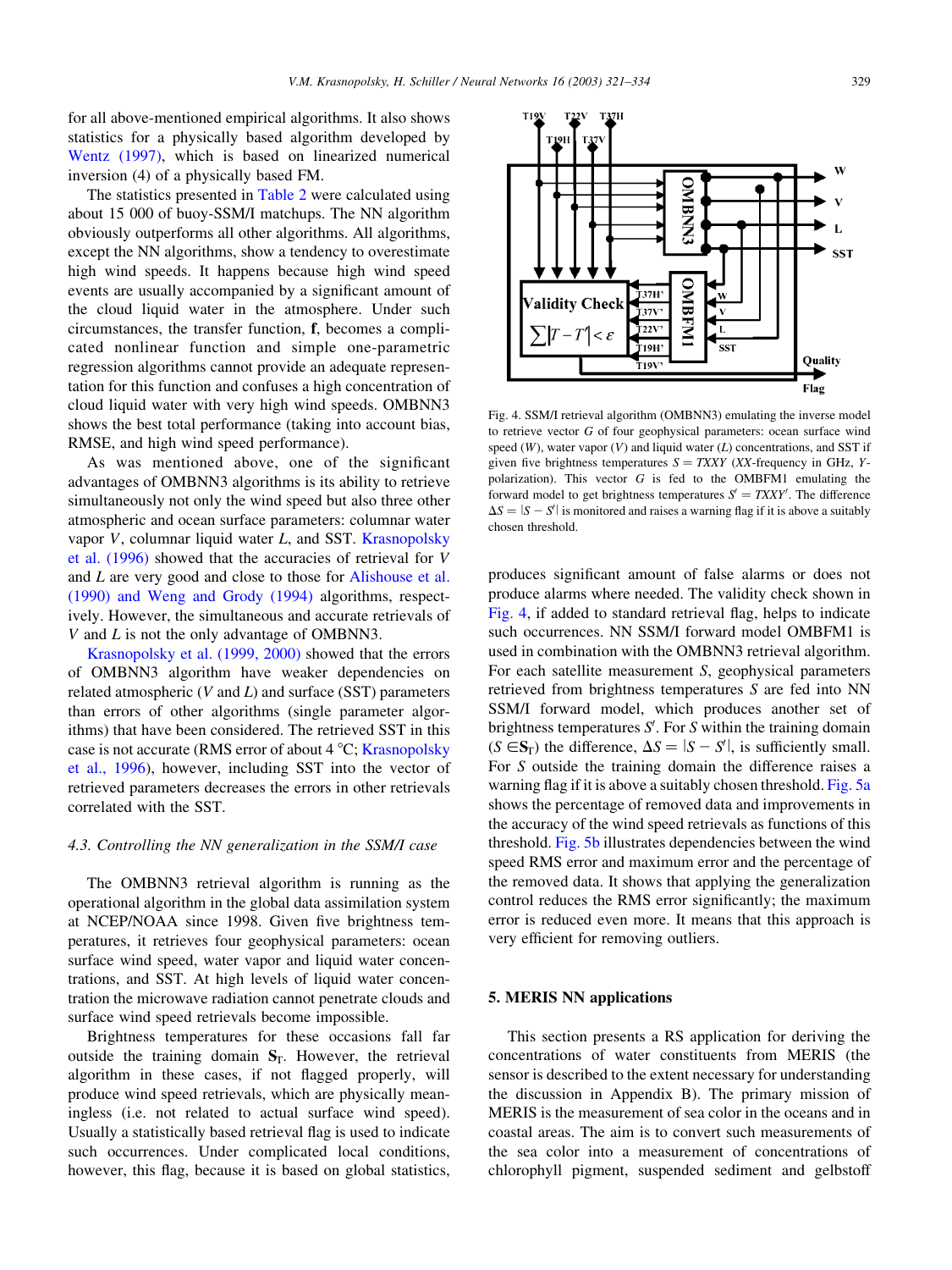<span id="page-9-0"></span>

Fig. 5. (a) Percentage of removed data (dashed line) and wind speed accuracy improvement as functions of the threshold for BT discrepancy  $\Delta S$ . The vertical line shows three SDs for  $\Delta S$ . (b) Wind speed RMS and maximum errors dependency on the percentage of the removed data.

(dissolved organic material). The measurement of the ocean color relies on the measurement of the radiance of reflected sunlight in different spectral bands in the visible range arriving at the satellite. Most  $(\geq 90\%)$  of the light arriving at the satellite has been reflected by the atmosphere. Therefore, a careful atmospheric correction is necessary to calculate from the measured radiances the directional water leaving radiance reflectances (i.e. ocean color). The color of a given water mass depends on the viewing and illumination geometry, i.e. the zenith angles of sun and satellite and their azimuth difference. Therefore, the FM for this problem reads  $r = \mathbf{F}(c, g)$ : the eight water leaving radiance reflectances  $r$  depend on concentrations  $c$  of water constituents and on three angles describing the geometry g of the situation. The inverse model  $c = f(r, g)$  derives the concentrations of chlorophyll pigment, suspended sediment and gelbstoff.

For the ground-segment of MERIS, a retrieval procedure based on NN technology was developed to transform directional water leaving radiance reflectances measured in eight spectral bands and the three angles pixel by pixel with high efficiency into concentrations of the water constituents suspended matter, phytoplankton and gelbstoff. Additionally the NN checks if its input is in the domain, which was covered during the training of the NN.

Since measurements do not cover the data space with sufficient density, the construction of the NN is based on a large table (130 K entries) of simulated data generated by a Monte-Carlo radiative transfer code. For given concentrations of water constituents, the Monte-Carlo radiative transfer code calculates the angular distribution of water leaving radiance reflectance in eight visible MERIS bands. These angular distributions are sampled in the appropriate angle ranges to derive the entries of the training/test tables for building the NN: three concentrations, three angles and eight water leaving radiance reflectances. The sampling of the concentrations of the water constituents was done from an exponential distribution in order to disentangle small concentration differences in regions of small concentrations. In order to get roughly constant relative concentration errors the logarithm of the concentrations was used as NN output.

The natural variability of the inherent optical properties of the water constituents was built into the Monte-Carlo code by sampling the parameters describing the spectral dependence of the inherent optical quantities from their measured distributions. Also an error model was applied to the reflectances obtained in the Monte-Carlo run (until now only a theoretical error model is available from MERIS simulations).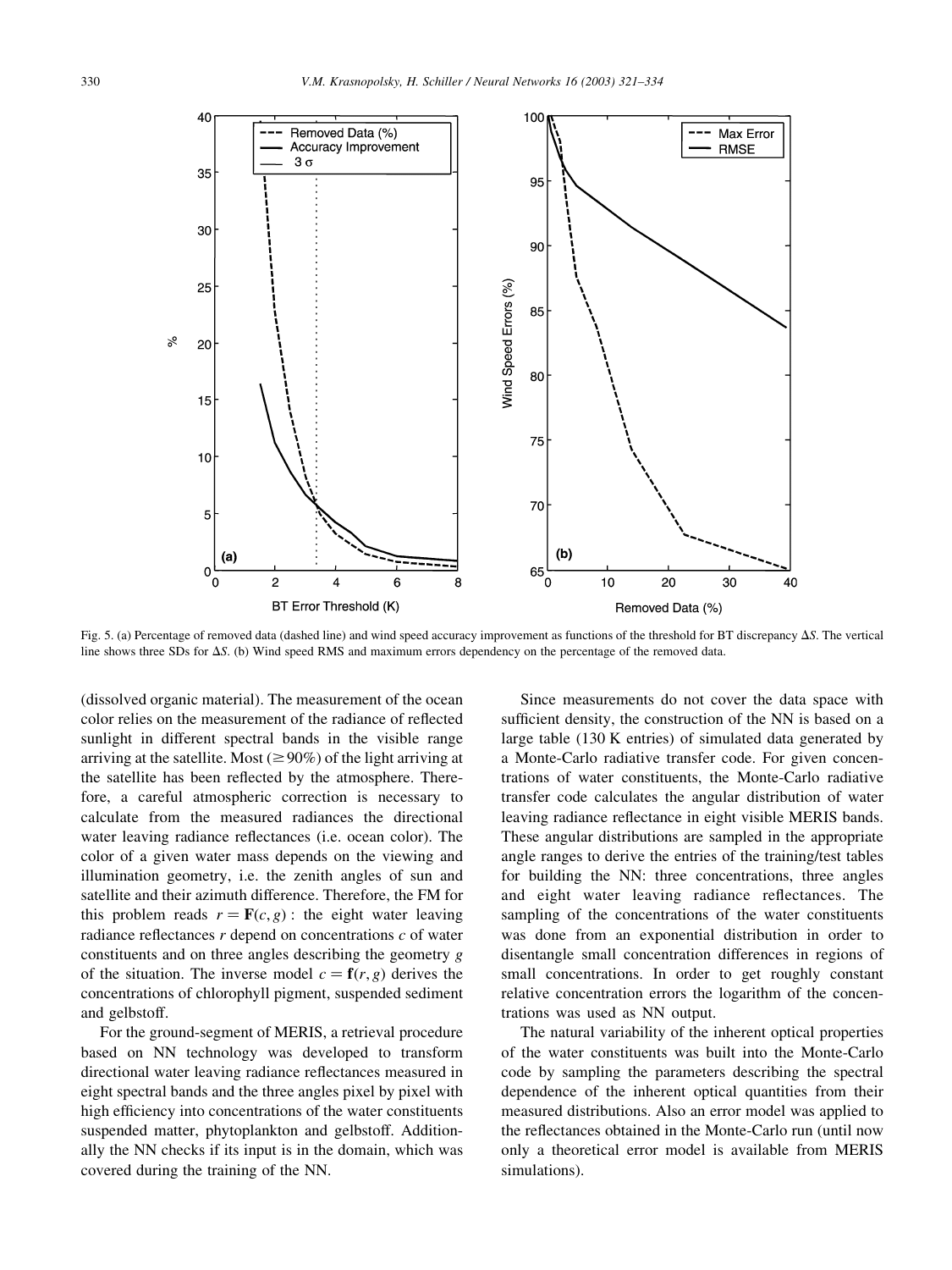<span id="page-10-0"></span>

Fig. 6. Combined NNs applying quality check on water constituent concentrations retrieved from water leaving radiance reflectance measurements by MERIS.

Two NNs are trained with this table:  $(1)$  invNN to emulate the inverse model or  $TF$  to derive concentrations  $c$  from reflectances  $r$  and geometry information g, and (2) for wNN to emulate the FM deriving reflectances  $r$  from concentrations  $c$ and geometry information g: The two NNs together with a comparison network are combined to give a new NN (Fig. 6), which first uses the *invNN* part to obtain an estimate of the concentrations  $c$ . These are fed into the *forwNN* part, and the auxiliary NN component cmpNN compares the derived reflectances with the measured ones. Large deviations signal a violation of the necessary condition for a successful



Fig. 7. NN output RMS error for *NN0err* and *NN1err* using input reflectances with varying amount of error. Results are shown without quality check (all) and with quality check (cut  $\delta$  < 1), respectively.

inversion; corresponding pixels are then flagged. Possible reasons for large deviations are (1) the atmospheric correction is bad, (2) the inherent optical properties of water constituent(s) could differ from those implemented in the bio-optical model, (3) the concentrations could be in a region not foreseen in the data base generation run, (4) foam or (5) nonconstant vertical profile. The restricted architecture of the MERIS processor only allows a single bit to specify the quality of the inversion. In less restricted cases one certainly will return the sum of the squared deviations.

The advantage of applying the error model to the training data is exemplified in Figs. 7 and 8. Two NNs were trained.



Fig. 8. Percentage of points passing the cut  $\delta$  < 1 for the two NNs *NN0err* and NN1err using input reflectances with varying amount of error.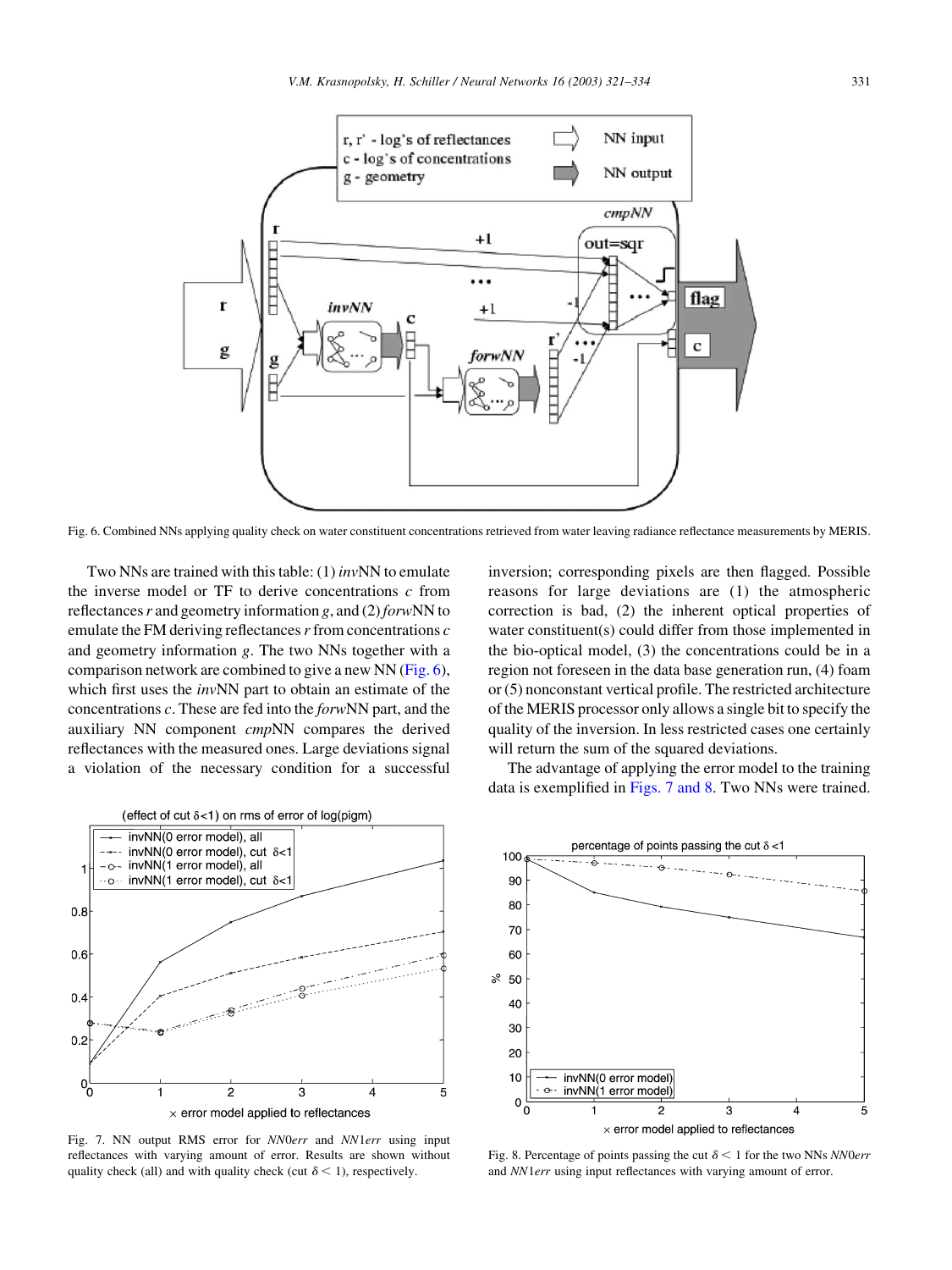The first NN (NN0err) was trained using the unmodified model output and the second NN  $(NN1err)$  was trained with the model output, which was modified by adding reflectance errors according to the error model. In [Fig. 7](#page-10-0) the RMS error of one of the NN outputs is plotted for both NNs for different input data sets. The input data sets differ in the amount of error added to the original model output. As expected, the NN0err performs better then NN1err when using input data from the original model. But for NN input with increasingly more error the NN1err outperforms NN0err.

The quality check (9) leads to a significant reduction of the NN output RMS error. In [Fig. 8](#page-10-0) the effect of the quality check  $\delta$  < 1 on the rate of accepted input is shown. For NN0err the acceptance of input points goes down rapidly, whereas for NN NN1err the acceptance of input is higher than 95% even if the input error is twice larger than expected. To improve the performance of the less robust NN NN0err much more input points must be rejected.

#### 6. Conclusions

In this work we discussed a broad class of NN applications dealing with the solution of the RS forward and inverse problems. These applications are closely related to standard and variational retrievals, which estimate geophysical parameters from remote measurements. Both standard and variational techniques require a data converter to convert satellite measurements into geophysical parameters or vice versa. Standard retrievals use a TF (solution of the inverse problem) and variational retrievals use a FM (solution of the forward problem) for this purpose. In many cases the TF and the FM can be considered as a continuous nonlinear mapping. Because the NN technique is a generic technique for continuous nonlinear mapping it can be used beneficially for modeling TFs and FMs.

Theoretical considerations are illustrated by several reallife examples—operational NN applications developed by the authors for SSM/I and MERIS sensors. To illustrate benefits, which one can get from applying the NN approach to the FM and TF development, we have presented a new NN-based empirical SSM/I FM called OMBFM1 and a new NN-based OMBNN3 transfer function (i.e. retrieval algorithm) for SSM/I retrievals. Comparison with physically based FMs, for all weather conditions permitted, shows that OMBFM1 is better than or comparable with PB FMs in terms of accuracy. It is also significantly simpler than the PB FMs and much faster, which is very important for variational retrievals where the FM is estimated many times per satellite measurement. SSM/I NN applications have been developed using a significant amount of empirical data collected since the first sensor was launched in 1987.

The NN-based OMBNN3 transfer function (used as an operational algorithm at NCEP/NOAA since 1998) for SSM/I retrieves the wind speed, the columnar water vapor, the columnar liquid water, and the SST. It demonstrates high retrieval accuracy overall, together with the ability to retrieve high wind speeds with acceptable accuracy. The results demonstrate that OMBNN3 systematically outperforms all other statistically and physically based algorithms considered, under all weather conditions where retrievals are possible, and for all wind speeds.

The MERIS application presented in this paper shows a NN-based intelligent integral approach when the entire retrieval system, including the quality control block, is built as a combination of several specialized NNs. This approach offers significant advantages for real-life operational applications. This intelligent retrieval system not only produces accurate retrievals, it also performs an analysis and quality control of these retrievals and environmental conditions, rejecting poor retrievals if they occur. The MERIS NN application has been developed using a significant amount of simulated data.

The NN applications presented in this paper show the strengths and limits of the NN technique for derivation of environmental parameters from RS measurements. NNs successfully compete with other statistical methods and usually perform better than those because they are able to optimize the statistical link between the inputs and the outputs. NNs can successfully compete even with the physically based approaches because, in many cases, the explicit knowledge of very complicated physical processes in the environment is limited, and an NN-based empirical approach is more adequate. It can take into account more physics implicitly than a physically based approach can explicitly take into account. However, the success of the NN approach strongly depends on the training data set provided for the NN training. The availability, quality, representativeness, and size of this dataset are crucial for the success of the application.

#### Acknowledgements

Authors thank D.B. Rao, W.H. Gemmill, and L.C. Breaker for their help and support in development of SSM/I NN applications and J. Derber for careful reviewing of this paper and constructive comments.

## Appendix A. The special sensor microwave imager (SSM/I)

Beginning in 1987, a series of special sensor microwave/imager (SSM/I) instruments have been launched through the defense meteorological satellite program (DMSP) [\(Hollinger, Lo, Poe, Savage, & Pierce, 1987\)](#page-13-0). DMSP SSM/I satellites are polar orbiting satellites with a 102 min orbit. Each satellite provides coverage over a particular ocean basin twice a day, once during a descending orbit and once during an ascending orbit. The SSM/I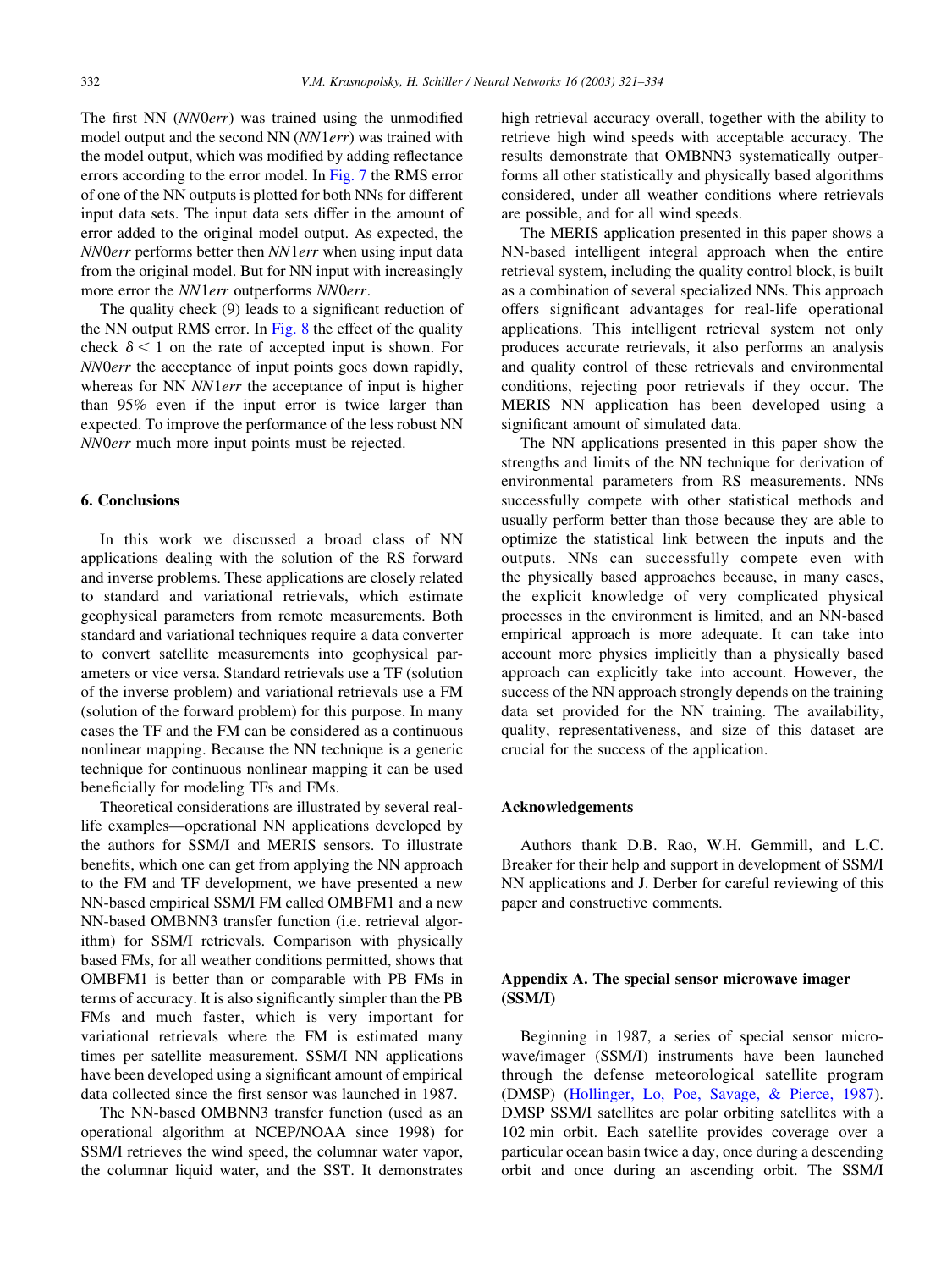<span id="page-12-0"></span>measures brightness temperatures in seven channels at four frequencies (19, 22, 37, and 85 GHz), each with vertical and horizontal polarization (22 GHz channel senses only vertical polarization). The spatial resolution is about 50 km at 19 and 22 GHz, about 30 km at 37 GHz and 15 km at 85 GHz. The SSM/I infers brightness temperatures from the ocean surface passively, receiving microwave radiation emitted by the ocean surface and passed through the atmosphere. The emission is effected by the surface wind speed (which changes the roughness of the ocean surface) and by the SST. The propagation of the microwave radiation through the atmosphere is influenced by the integrated amounts of water vapor and liquid water in the atmospheric column [\(Wentz, 1997,](#page-13-0) 1992). As a result the brightness temperatures carry signals from all these geophysical parameters and can then be converted into geophysical parameters (surface wind speed, columnar water vapor, columnar liquid water, and SST) using retrieval algorithms.

DMSP satellites have substantially increased the amount of real-time meteorological data that is acquired over the oceans. This data is used subjectively by marine meteorologists to improve ocean surface weather map analyses, and objectively by numerical analysis systems to provide initial conditions for NWP models. With three satellites in orbit and with a swath width of about 1400 km for each of the satellites, high-resolution coverage is now available almost globally on a daily basis. A significant amount of data has been collected and matched to the buoy data since 1987.

## Appendix B. The Medium resolution imaging spectrometer (MERIS)

In January 2002, the European Space Agency will launch Envisat, an advanced polar-orbiting Earth observation satellite that will provide measurements of the atmosphere, ocean, land and ice over a 5 year period. The Envisat satellite has an ambitious and innovative payload that will ensure the continuity of the data measurements of the ESA ERS satellites. The Envisat data will support Earth science research and allow monitoring of the evolution of environmental and climatic changes.

One of the instruments onboard Envisat will be MERIS (Rast, Bee<sup> $z$ y</sup>, & Bruzzi, 1999). The primary mission of MERIS is the measurement of sea color in the oceans and in coastal areas. Such measurements of the sea color, after atmospheric correction, can be converted into a measurement of concentrations of chlorophyll pigment, suspended sediment and gelbstoff (dissolved organic material). Main application domains of such data are (1) the ocean carbon cycle, (2) the thermal regime of the upper ocean and (3) the management of fisheries and of coastal zones. MERIS allows global coverage of the Earth in 3 days.

MERIS is an imaging spectrometer, which measures the solar reflected radiation from the Earth in the visible and near infrared part of the spectrum during daytime. The 1150 km wide swath is divided into five segments covered by five identical cameras having corresponding fields of view with a slight overlap between adjacent cameras. Each camera images an across-track stripe of the Earth's surface onto the entrance slit of an imaging optical grating spectrometer. This entrance slit is imaged through the spectrometer onto a two-dimensional CCD array, thus providing spatial and spectral information simultaneously. MERIS is designed to acquire 15 spectral bands in the 390– 1040 nm range of the electromagnetic spectrum.

The spatial information along-track is determined via successive read-outs of the CCD-array. Full spatial resolution data, i.e. 300 m at nadir, will be transmitted over coastal zones and land surfaces. Reduced spatial resolution data, achieved by on board combination of  $4 \times 4$ adjacent pixels across-track and along-track resulting in a resolution of approximately 1200 m at nadir, will be generated continuously.

## References

- Abdelgadir, A., et al. (1998). Forward and inverse modeling of canopy directional reflectance using a neural network. International Journal of Remote Sensing, 19, 453–471.
- Aires, F., et al. (2002). A regularized neural net approach for retrieval of atmospheric and surface temperature with the IASI instrument. Journal of Applied Meteorology, 41, 144–159.
- Alishouse, J. C., et al. (1990). Determination of oceanic total precipitable water from the SSM/I. IEEE Transactions on Geoscience and Remote Sensing, GE, 23, 811–816.
- Atkinson, P. M., & Tatnall, A. R. L. (1997). Neural networks in remote sensing—introduction. International Journal of Remote Sensing, 18(4), 699–709.
- Attali, J.-G., & Pagés, G. (1997). Approximation of functions by a multilayer perceptron: a new approach. Neural Networks, 10, 1069–1081.
- Cabrera-Mercader, C. R., & Staelin, D. H. (1995). Passive microwave relative humidity retrievals using feedforward neural networks. IEEE Transactions on Geoscience and Remote Sensing, 33, 1324–1328.
- Chen, T., & Chen, H. (1995a). Approximation capability to functions of several variables, nonlinear functionals, and operators by radial basis function neural networks. Neural Networks, 6, 904–910.
- Chen, T., & Chen, H. (1995b). Universal approximation to nonlinear operators by neural networks with arbitrary activation function and its application to dynamical systems. Neural Networks, 6, 911–917.
- Cornford, D., Nabney, I. T., & Ramage, G. (2001). Improved neural network scatterometer forward models. Journal of Geophysical Research, 106, 22331–22338.
- Cybenko, G. (1989). Approximation by superposition of sigmoidal functions. Mathematics of Control, Signals and Systems, 2, 303–314.
- Davis, D. T., et al. (1995). Solving inverse problems by Bayesian iterative inversion of a forward model with application to parameter mapping using SMMR remote sensing data. IEEE Transactions on Geoscience and Remote Sensing, 33, 1182–1193.
- Derber, J. C., & Wu, W.-S. (1998). The use of TOVS cloud-cleared radiances in the NCEP SSI analysis system. Monthly Weather Reviews, 126, 2287–2299.